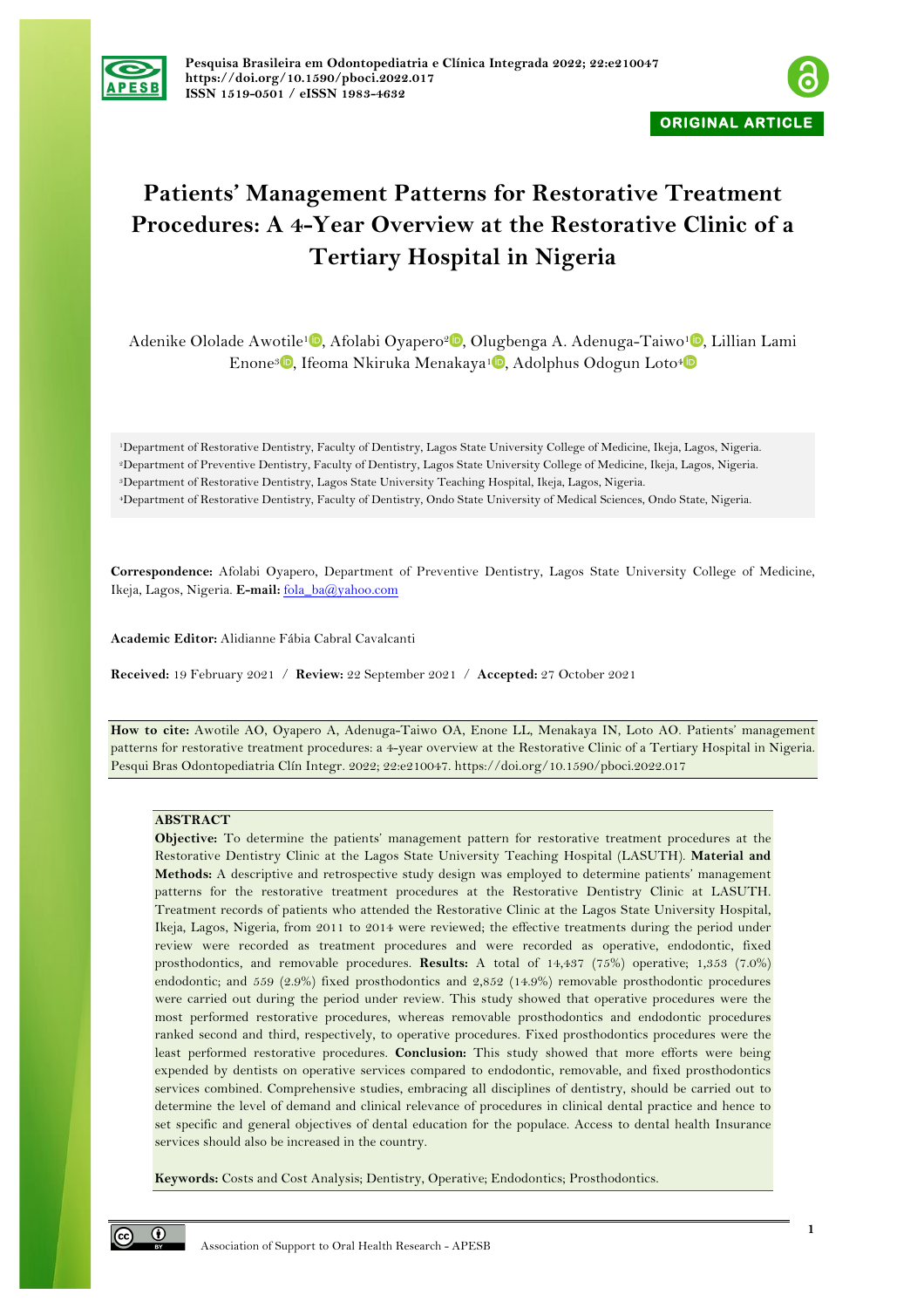# **Introduction**

In economics, demand can be defined as the ability and willingness of a buyer to pay for a good or service [1]. It could also be defined as the quantity of good or services, which a buyer is willing and able to pay for at a given time. On the other hand, supply is the quantity of good or service, which the producer is willing and able to supply to buyers at a given time [1]. The demand for and supply of goods and services is controlled by complex factors related to both the suppliers and the consumers whose activities are within the milieu of an ever-changing environment [2,3]. To this end, both the suppliers and consumers are always interested in the situation reports about the performance of goods and services in a competitive market  $\lceil 4-6 \rceil$ .

An assessment of reports from surveys will enable the suppliers or producers of products or services to assess the performance and to make appropriate adjustments or corrections if necessary [4-6]. Consumers are also interested in these forms of reports to know which products or services are available, the price charged, the quality, quantity, mode of sales, and effective usage so that appropriate decisions can be made during purchases [4-6]. These reports are usually presented in the form of consumer reports on the products or services under consideration by the suppliers or professionally qualified bodies, including medical organizations.

The concept of demand and supply also applies to dental service. Even though some surveys had been conducted in Nigeria and other countries on the prevalence and incidence of dental and oral diseases, its impact on quality of life, as well as demand patterns in various communities  $[7-11]$ , an understanding of the needs of dental patients can assist in the planning and development of workforce as well as the provisions of necessary facilities to cope with the specific demands of patients. In various studies, dental caries has been found to be significantly associated with financial, socioeconomic, and behavioral factors [12,13]. Therefore, medical consumption can be viewed as taking place in two stages. The informative stage consists of examinations and investigations, whereas the second or therapeutic stage, consists of subsequent treatments or follow-up services. Consumers are generally better informed about services in the first stage since they are frequently demanded and are rarely associated with complications. Consequently, demand for services at the informative stage is more price-sensitive compared to the therapeutic stage where patients are not adequately informed.

Patients' demand pattern for dental services can be influenced by several factors such as the payment methods available for services, namely, out of pocket expenses or the availability of health insurance; their perception about the type of dental services and the expertise of the attending dentist; information and understanding of the treatment options available as well as their exposure to the media. Since dental pain as a result of dental caries represents the main indication for most dental visits, and restorative treatments constitute a significant portion of services provided, it is desirable to determine the demand pattern for restorative services in a dental setting.

The purpose of this study was thus to determine the patterns of restorative treatment procedures with a view to assessing and re-appraising the distribution of efforts on the different types of work performed by dentists in the Restorative clinic at the Lagos State University Teaching Hospital (LASUTH), Ikeja, Lagos, Nigeria.

#### **Material and Methods**

#### Study Design and Setting

A descriptive and retrospective study design was employed to determine patients' effective demand pattern for the restorative treatment procedures at the Restorative Dentistry Clinic of LASUTH. The dental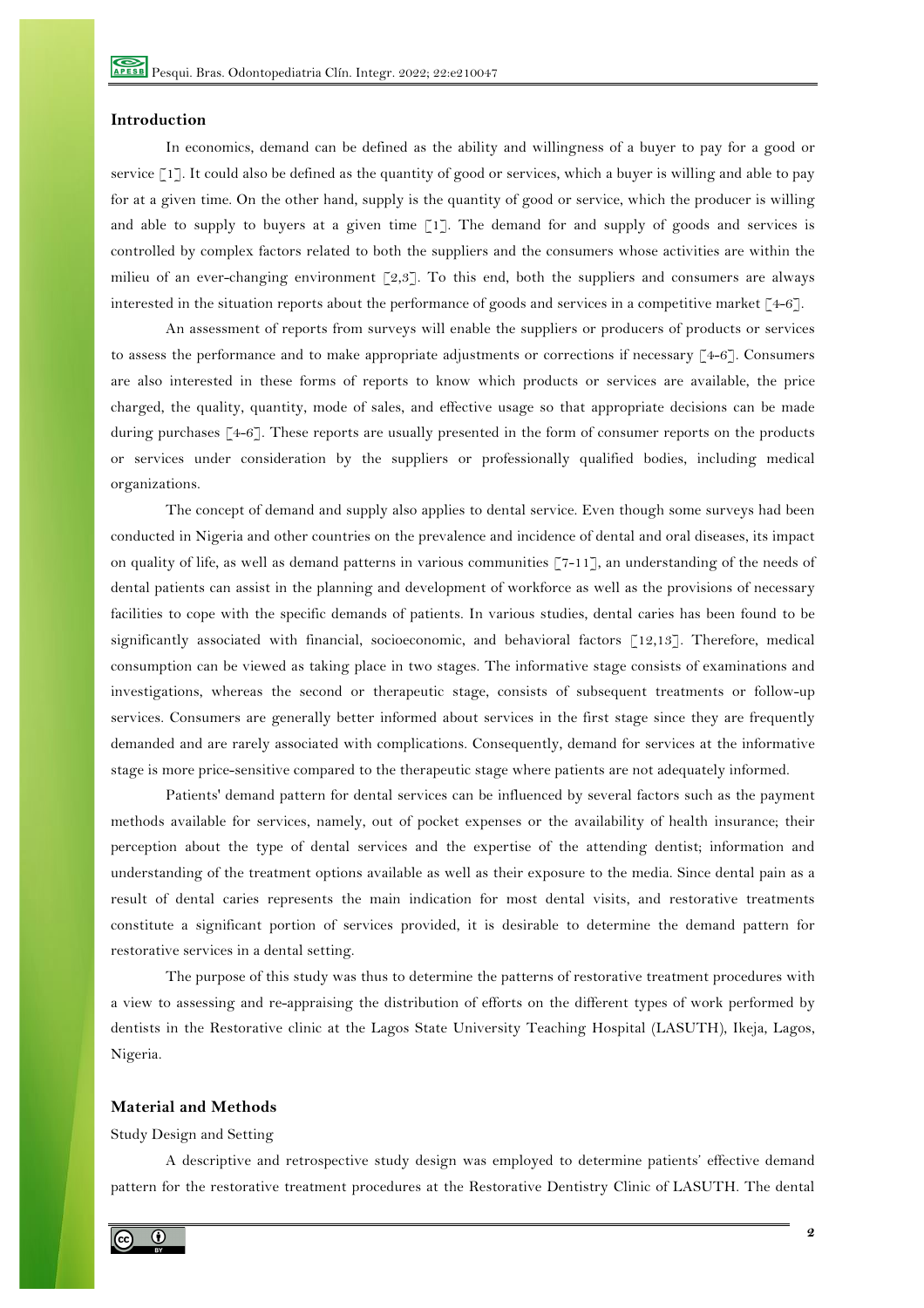center is the clinical unit of the Faculty of Dentistry of the Lagos State University College of Medicine located in LASUTH. It is a state-owned tertiary health facility and a referral center for most inhabitants of Lagos and its environments. The Conservative Dentistry unit has eight operatories, each equipped with a fully functional dental chair and its accessories. It has a central room with three autoclaves for sterilizing instruments, two radiography rooms, a patients' waiting area, and restrooms. There are six dental nurses and other laboratory staff to assist the dentists. The dental center renders services with minimum interruption.

#### Study Procedure

The materials which were used for this study included: appointment, treatment, and fees book at the Restorative Clinic of the LASUTH from 2011 to 2014. The case notes of 8023 patients were carefully scrutinized and reviewed to obtain all necessary information concerning treatment procedures provided for patients from 2012 to 2015. The principal investigator and a second examiner were calibrated for data collection using forty randomly selected dental records of patients at the restorative dentistry department of the dental center for years that did not include the years under consideration for the present study. Interexaminer reliability for both examiners was 0.88, whereas the intra-examiner reliability was 0.90 and 0.87 for the two examiners, respectively. The paper and electronic dental records of the patients were subsequently extracted by the dental record officers after they were given written permission from the medical records department and the principal investigator obtained records of the variables of interest specified. The chart review process was repeated by the other calibrated examiner and the data were compared for reproducibility and consistency. The effective treatment patterns during the period under review were recorded as treatment procedures carried out in the restorative clinic. The clinical fees charged for various conservation procedures were also recorded. All possible treatment procedures in restorative dentistry were also listed to produce a checklist for all possible procedures in a standard restorative clinic.

Classification of patients with respect to age and socioeconomic status was not considered because of incomplete records on these parameters. However, the age range of patients was between 17 years and 60 years, with a mean age of 25 years. The data obtained were statistically analyzed using Microsoft Excel software package 2010. Frequency and percentage were employed in the statistical analysis.

# **Results**

Table 1 shows the percentage distribution of restorative procedures according to fields or subunits under restorative dentistry. It can be seen that the percent demands for operative, fixed prosthodontics and endodontic procedures, and removable prosthodontics during the period of study were 75%, 2.9%, 7.0%, and 14.9%, respectively. The total demand for restorative procedures was 19,201 during the study period. Operative procedures were the most demanded conservation services, with 14,437 procedures out of 19,201 restorative procedures. This was followed by removable prosthodontic services with a total of 2852 procedures. Fixed prosthodontic services were the least demanded conservation services, with 559 procedures. This table also shows a drastic reduction in the demands for restorative services in 2014.

#### **Table 1. Distribution of restorative treatment procedures according to field and year.**

| Fields                     |      | Total |      |      |       |      |
|----------------------------|------|-------|------|------|-------|------|
|                            | 2012 | 2013  | 2014 | 2015 |       |      |
|                            |      |       |      |      |       | $\%$ |
| <b>Operative Dentistry</b> | 3998 | 4034  | 2729 | 3676 | 14437 | 75.0 |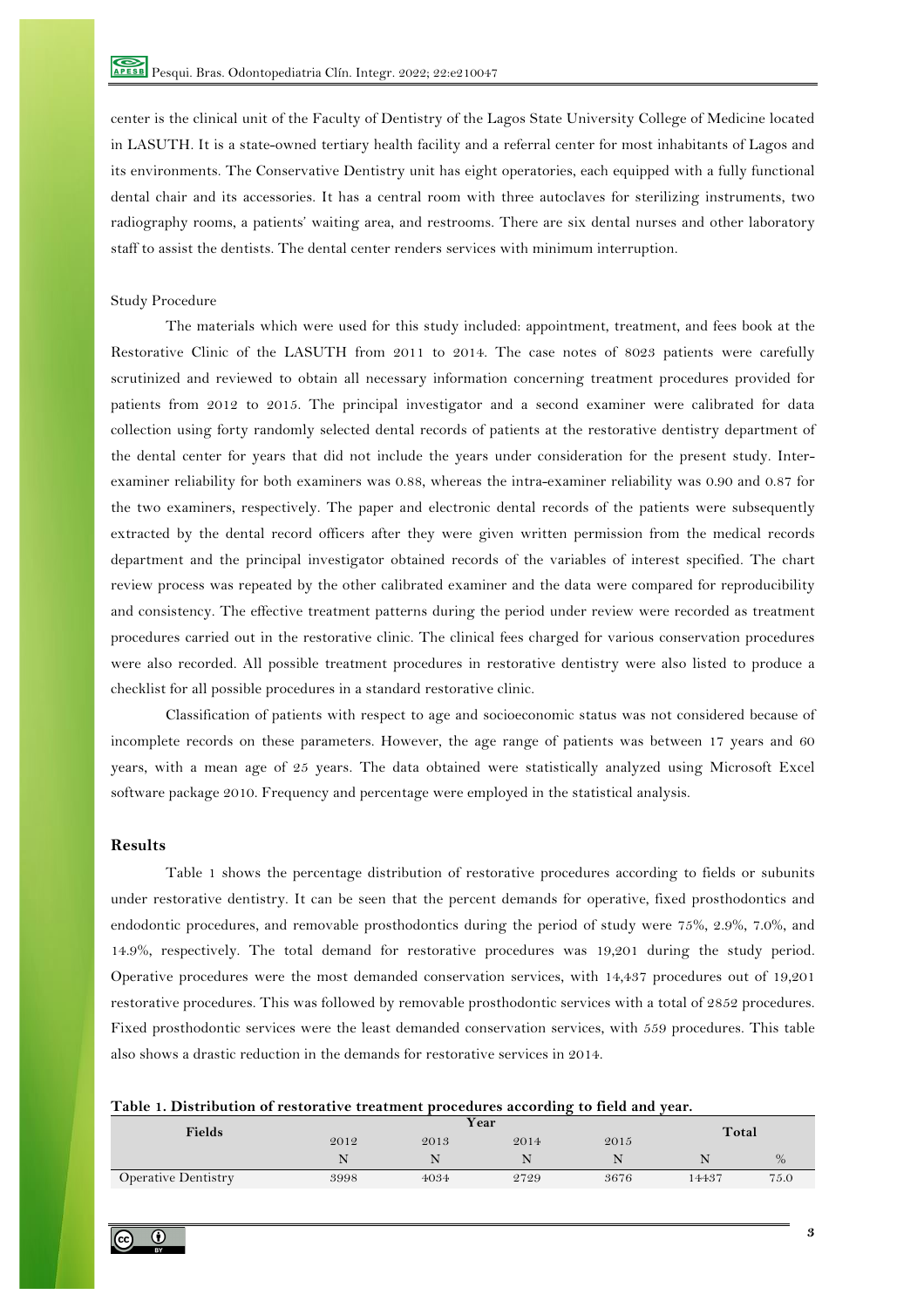Pesqui. Bras. Odontopediatria Clín. Integr. 2022; 22:e210047

| Endodontics              | 322  | 379  | 449  | 203  | 1353  | 7.0   |
|--------------------------|------|------|------|------|-------|-------|
| Fixed Prosthodontics     | 142  | 147  | 150  | 120  | 559   | 2.9   |
| Removable Prosthodontics | 1019 | 876  | 541  | 683  | 2852  | 14.9  |
| Total                    | 5481 | 5436 | 3861 | 4682 | 19201 | 100.0 |

Table 2 shows the frequency distribution of the various types of restorative procedures carried out during the period under investigation according to sex and year. The most demanded restoration type was amalgam restorations, which accounted for 9205, whereas composite restorations (2,929) and relative percent differences (2774) ranked 2<sup>nd</sup> and 3<sup>rd</sup>, respectively. Crown and Bridge restoration type (568) was the least demanded procedure. Endodontic procedures (anterior and posterior) (1353) ranked fifth in terms of demand, while glass ionomer cement restorations (2301) ranked fourth.

| Table 2. Distribution of restoration types according to sex and year |  |  |  |  |
|----------------------------------------------------------------------|--|--|--|--|
|                                                                      |  |  |  |  |

|                          | 2012           |                | 2013           |                              | 2014           |                | 2015           |                |        |
|--------------------------|----------------|----------------|----------------|------------------------------|----------------|----------------|----------------|----------------|--------|
| <b>Restoration Types</b> | Female         | Male           | Female         | Male                         | Female         | Male           | Female         | Male           | Total  |
|                          | N              | N              | N              | N                            | N              | N              | N              | N              | N      |
| A/F                      | 1451           | 1086           | 1551           | 867                          | 1092           | 528            | 1400           | 1174           | 9205   |
| Comp                     | 408            | 547            | 392            | 471                          | 207            | 272            | 272            | 360            | 2929   |
| Gic                      | 237            | 267            | 291            | 405                          | 308            | 322            | 97             | 374            | 2301   |
| A/cr                     | 33             | 77             | 48             | 50                           | 39             | 42             | 36             | 37             | 362    |
| P/cr                     | $\overline{7}$ | 9              | 27             | 14                           | 31             | 28             | 14             | 11             | 141    |
| Abr                      | 6              | 6              | $\mathbf{1}$   | 6                            | 6              |                | 5              | 5              | 36     |
| Pbr                      | $\mathfrak{D}$ | $\mathfrak{D}$ | $\theta$       | $\mathbf{1}$                 | 10             | $\mathfrak{D}$ | 8              | $\overline{4}$ | 29     |
| A-endo                   | 55             | 97             | 68             | 102                          | 50             | 167            | 46             | 89             | 647    |
| P/endo                   | 100            | 70             | 129            | 80                           | 143            | 89             | 44             | 24             | 679    |
| Rpd                      | 313            | 647            | 311            | 449                          | 178            | 260            | 264            | 392            | 2774   |
| Fd                       | 8              | 20             | $\overline{4}$ | 12                           | 4 <sup>5</sup> | 3              | 16             | 11             | 78     |
| V/n                      |                | -              | -              | $\qquad \qquad \blacksquare$ | -              | -              | -              | -              | Nil    |
| $Cg/$ inly               |                | -              | -              | $\overline{\phantom{a}}$     |                | -              | -              |                | Nil    |
| Cg/only                  |                | -              | -              | -                            |                | ۰              | $\blacksquare$ |                | Nil    |
| Total                    | 2828           | 2620           | 2832           | 2457                         | 2068           | 1714           | 2202           | 2480           | 19,201 |

 $\overline{A/F}$  = Amalgam Filling,  $A/$ endo = Anterior Endodontic Root Filling, Comp = composite filling, P/endo = posterior endodontic root filling, Gic = glass ionomer filling, Rpd = removal partial denture,  $A/cr$  = anterior crown, F/d = full denture, P/cr = posterior crown,  $V/n$  = veneer,  $A/br$  = Anterior Bridge, Cg/inlay = Cast Gold Inlay,  $P/BR$  = Posterior Bridge, Cg/onlay = Cast Gold Onlay.

Table 3 shows the distribution of clinical fees charged for various restorative procedures during the period under review. It can be seen from the table that the price for fixed prosthodontics was higher than that charged for other restorative procedures. For example, the cost of an amalgam restoration was N2,500.00 per unit, while a unit of porcelain fused to metal crown was N50,000.00.

| Table 3. Distribution of fees charged for restorative procedures in Naira $(\frac{N+1}{N})$ |  |  |  |
|---------------------------------------------------------------------------------------------|--|--|--|
|---------------------------------------------------------------------------------------------|--|--|--|

| <b>Restorative Procedures</b>            | <b>Fees Charge per Procedure*</b> |
|------------------------------------------|-----------------------------------|
| Amalgam per Unit                         | N <sub>2</sub> ,500.00            |
| GIC per Unit                             | N <sub>3</sub> ,500.00            |
| Composite per Unit                       | $N_{5,000.00}$                    |
| Root Canal per Unit (Anterior)           | N7,500.00                         |
| Root Canal per Unit (Posterior)          | N9,500.00                         |
| Post and Core per Unit (Porcelain Crown) | N <sub>40,000.00</sub>            |
| Apicectomy                               | N <sub>25</sub> ,000.00           |
| Acrylic Jacket Crown per Unit            | N <sub>10</sub> ,000.00           |
| PFM Crown/Bridge per Unit                | N <sub>35</sub> ,000.00           |
| Gold Inlay/Onlay per Unit                | N <sub>35</sub> ,000.00           |
| Gold Crown per Unit                      | N <sub>35</sub> ,000.00           |
| Veneers - Composite/ Porcelain           | N20,000.00                        |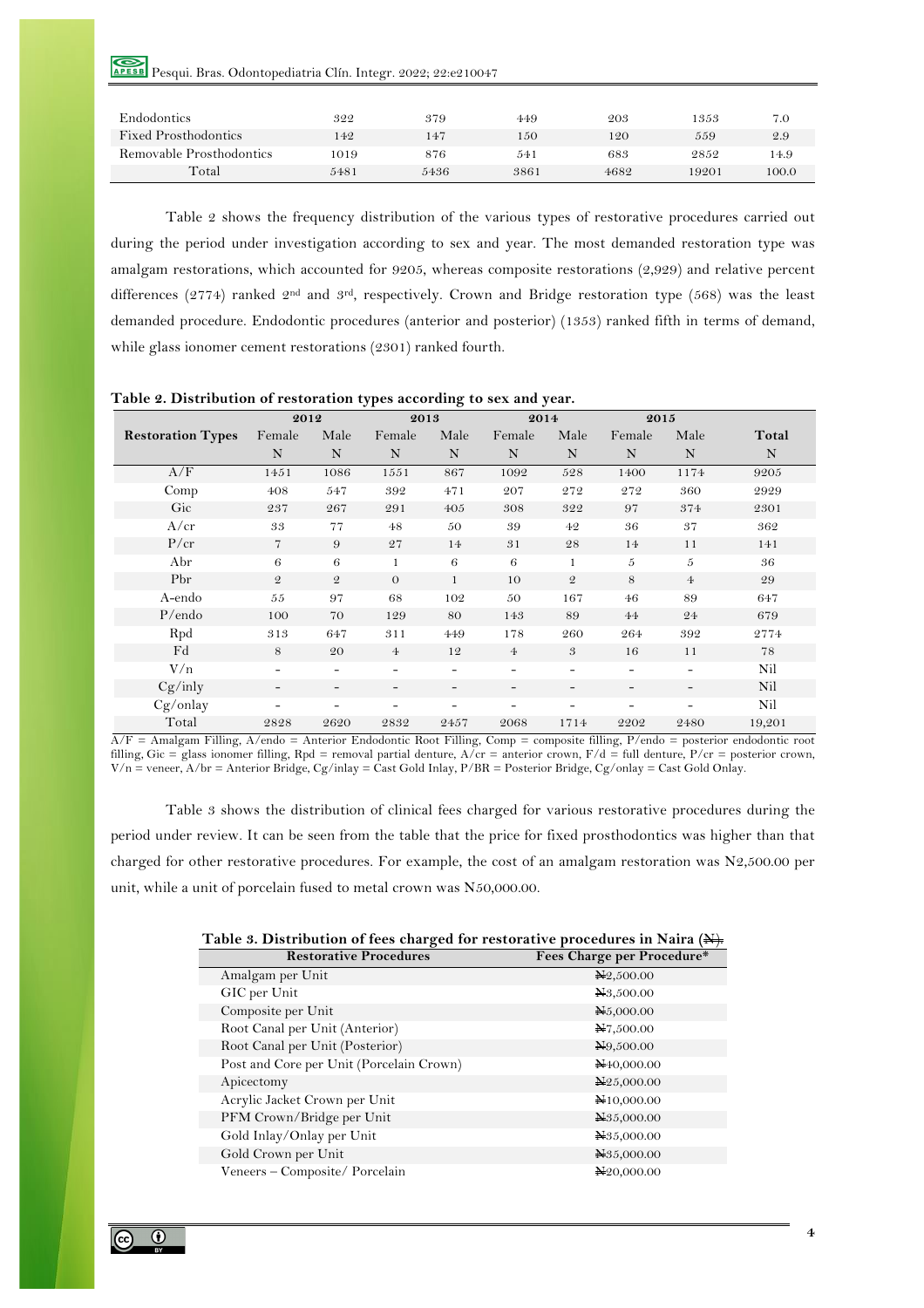| Bleaching - Multiple Teeth                     | $\text{H}30,000.00$        |
|------------------------------------------------|----------------------------|
| Single                                         | N <sub>25</sub> ,000.00    |
| Removable Partial Dentures - One Tooth         | $\mathbb{N}10,000.00$      |
| Additional Tooth                               | $\mathbf{\Sigma}2,5000.00$ |
| <b>Upper Full Denture</b>                      | N <sub>15</sub> ,000.00    |
| Lower Full Denture                             | N <sub>15</sub> ,000.00    |
| $Inlay/Only - (non-precious metal)$            | $\mathbb{N}15,000.00$      |
| Post and Core (Yellow Gold)                    | $\cancel{1000000}$         |
| Prefabricated Post                             | N <sub>5</sub> ,000.00     |
| Post and Core - (non-precious metal)           | N <sub>8</sub> ,000.00     |
| Obturator                                      | N25,000.00                 |
| Denture Relining – with Acrylic                | $\mathbf{N}2,000.00$       |
| with Soft Liner                                | N <sub>4</sub> ,000.00     |
| Denture Rebasing                               | N2,500.00                  |
| Denture Repair                                 | $\mathbb{H}2,000.00$       |
| <b>Emergency Partial Denture</b>               | N <sub>5</sub> ,000.00     |
| Facial Prosthesis                              | N <sub>45</sub> ,000.00    |
| Upper Chrome – Cobalt Denture – Skeletal Plate | $\text{N}25,000.00$        |
| Lower Chrome – Cobalt Denture – Skeletal Plate | $N_{20,000.00}$            |
| Lingual Bar/Plate                              | $N_{5,000.00}$             |
|                                                |                            |

\*150 Naira was equal to 1US\$ during the period under review.

Figure 1 shows the relative distribution of demands for the restorative procedures according to fields.



**Figure 1. Pictorial distribution of restoration types, according to fields or sub-units of restorative dentistry.**

# **Discussion**

This study can be likened to a consumers' report, and its findings have been highlighted in terms of the types of restorative services, the effective demand for restorative services, and the cost of services. The demand patterns showed that fixed prosthodontic procedures were the least demanded procedures compared to other restorative procedures in this study. It constituted 2.9% of the total procedures demanded, and this finding is within the range of the American Dental Association (ADA), the Research Triangle Institute (RTI), and the North Carolina (NC) [13-15] studies, in which fixed prosthodontic procedure accounted for 5.1%, 2.2%, and 6.9% respectively; and ranked fourth to operative procedures.

This low demand for fixed prosthodontic procedures could be attributed to the high costs of fixed prostheses as well as inadequate knowledge of these types of treatment modalities on the part of the patients. Income has been found to be positively associated with the consumption of both health care and dental care. For dental care, this relationship holds for both the extensive and the intensive margins of consumption. The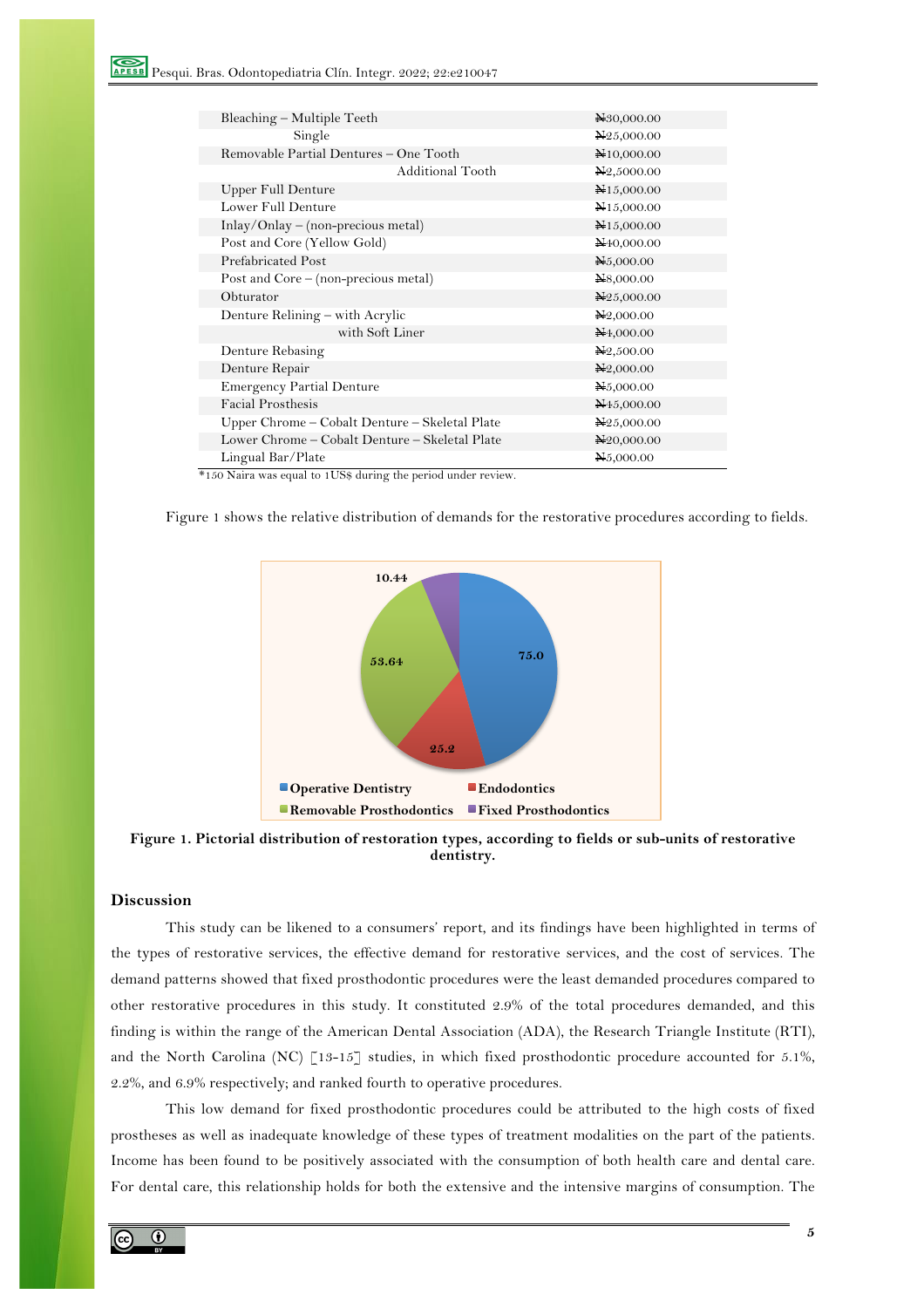implications of this low demand for fixed prosthodontic procedures include under-utilization of the highly trained professionals in this area of dental services, underutilization of equipment, and possibly resulting in inadequate training of undergraduate and postgraduate dental students in the art and science of fixed prosthodontic procedures. An average of 139.2 fixed prosthodontic procedures were performed per year during the study period or a mere 12/month, and this number was very inadequate for the training of undergraduate and postgraduate dental students in the art and science of fixed prosthodontic procedures in an institution in a state which designated itself as a center of excellence in Nigeria. Furthermore, it was was observed that females accounted for a higher percentage of the restorative treatments done. A likely reason for this predisposition is that women care more about their health and their appearance and have greater esthetic concerns than men and tend to present earlier in the clinic when teeth are still restorable [10].

The demand for endodontic procedures accounted for 7.0% of the total demand in this study. This is contrary to the findings of ADA  $\lceil 14 \rceil$ , RTI  $\lceil 15 \rceil$ , and NC  $\lceil 16 \rceil$  reports in which endodontic procedures accounted for 2.4%, 2.2%, and 3.9%, respectively; and ranked third as compared with operative and fixed prosthodontic procedures. This pattern of demand was an indication of late presentation of cariously and pulpally involved teeth. This showed that increasing numbers of carious and traumatized teeth with pulpal involvement, which would have been extracted, were being treated endodontically as an alternative treatment modality. This positive development could be attributed to increased awareness and the desire of the patients and dentists to save as many teeth as possible in the population so as to reduce the number of removable and fixed prosthodontic procedures. Furthermore, this pattern of a relatively high demand for endodontic procedures might also be attributed to the fact that most endodontic procedures in Nigeria are carried out in the departments of restorative dentistry of the dental schools or in private clinics, which are reasonably wellequipped for endodontic treatment procedures [17].

Operative procedures were the most demanded restorative services in this study accounting for 75% of the total procedures. This pattern of demand confirmed the findings of the studies of Mullins et al. [18], ADA [14], Nash et al. [15], Konrad et al. [16], and Eklund et al. [19] in which operative procedures were shown to be the most demanded dental services. Therefore, more efforts were being expended on operative services than endodontic and fixed prosthodontic services combined. However, there was a drastic decline in demand for operative procedures and other conservation services in the 2014 segment of the period of study. Nevertheless, this decline cannot be compared, on the same basis, with the decline observed in demand for restorative procedures according to the findings of ADA [14], Nash et al. [15], Konrad et al. [16], Akpata [17], Mullins et al. [18] and Eklund et al. [19] in which the observed decline was attributed to improved oral health status of the surveyed populations as evidenced by the reduction in caries rates. The surveyed population in this study could not be said to have enjoyed improved oral health status and dental services according to a survey carried out by Loto et al. [20] in which oral and dental diseases were found to constitute major public health problems. Therefore, the general decline in the demand for restorative procedures at the specified segment of this study, that is, 2014, could be attributed to incessant industrial strikes or actions by Nigerian Medical Association and National Association of Resident Doctors rather than a reduction in the prevalence of caries because dental caries is still a major public health problem in Nigeria [19].

Both individuals and service providers can substantially influence the demand for and utilization of dental care [21]. Changes in dental health have an impact on the demand for and utilization of dental services. In turn, utilization also has an influence back on dental health. This drastic reduction in the total demand for restorative procedures might also have been caused by the reduction in the spending powers of the consumers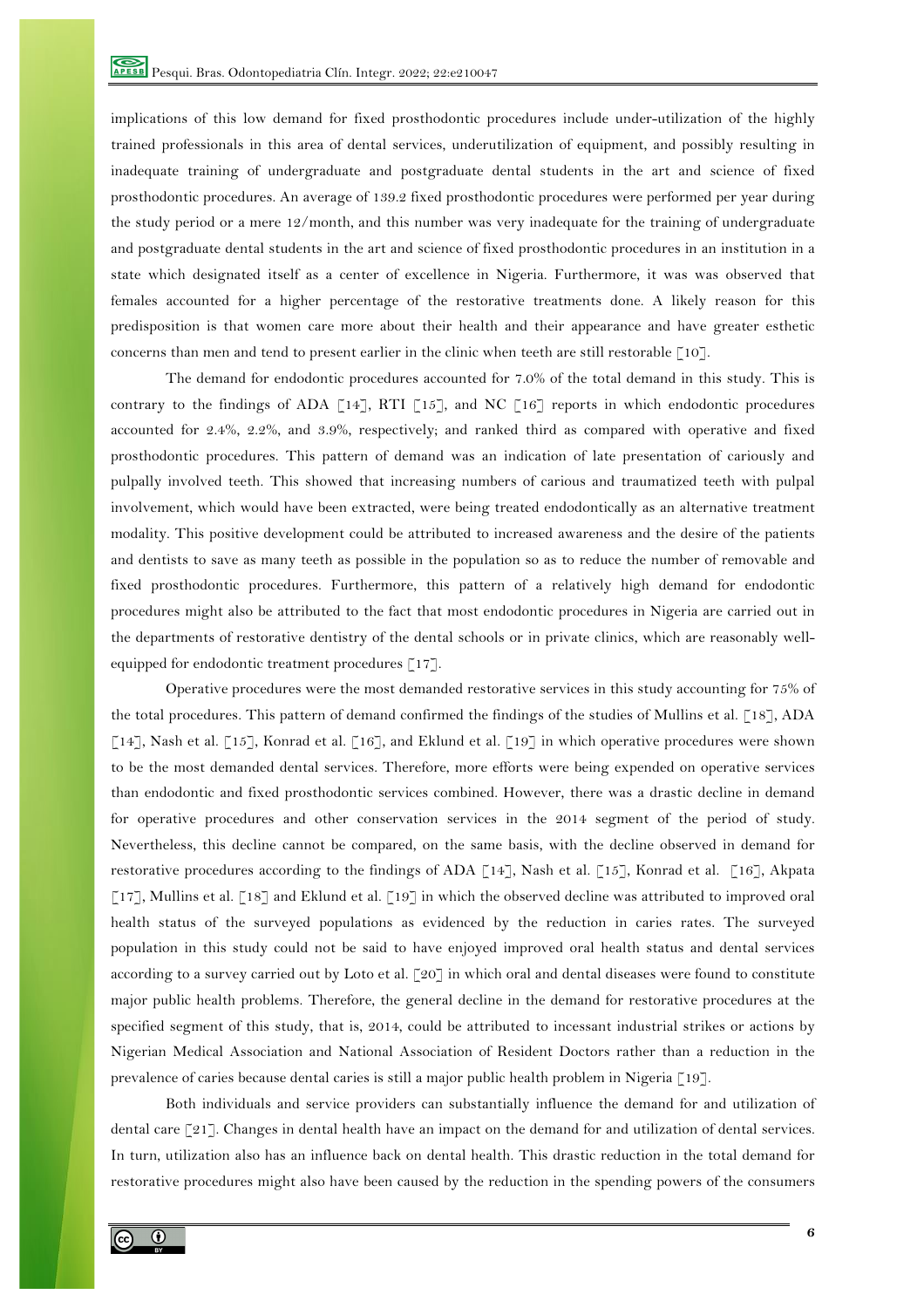of dental services who are mainly civil servants whose salaries have remained the same, over the years, in the face of the devaluation of the Nigerian currency (Naira) and hyperinflation engendered by the Nigerian political and economic crises with serious adverse effects on the socioeconomic fabric of the society. Inadequate supply or complete lack of instruments and materials could also account for the drastic reduction in the supply and demand for restorative procedures in 2014.

A large body of research has identified the factors affecting dental care utilization, especially the importance of income and dental insurance in the demand for and utilization of dental services [22,23]. In Nigeria, the output of dental professionals from all the dental schools is too low to meet the therapeutic and preventive needs of dental patients, while the number of training facilities are inadequate to meet the oral health needs of the population. There is also inadequate regulation and monitoring of these training institutions. Moreover, the management of these facilities is influenced by inadequate funding derived from federal and state governments, as well as private, corporate or faith-based bodies. The facilities are also inequitably distributed, with more than half of them located in the southern part of the country [24]. Thus, public health insurance systems are usually justified on the grounds of equity and as a means of redistributing welfare from high-income individuals to low-income persons. The case for public health insurance as a mechanism for redistribution has been studied carefully and theoretically [25]. Some researchers have observed that health insurance, as a supplement to income taxation, can achieve redistribution more efficiently than increasing income taxes alone. Cost-sharing is thus expected to exert an impact on the number of healthcare services consumed [25,26]. A cost-sharing mechanism in dentistry also exerts an influence on patient demand for dental services and/or consumer moral hazard. Coverage levels of dental insurance also affect the amount and mix of care services consumed, and consumers who utilize a no-user-charge insurance plan have better periodontal health and fewer decayed teeth than those in the cost-sharing plans [27]. Availability of insurance also alters the structure of demand toward more expensive dental services [28]. Nigeria presently has very poor dental insurance coverage, and this may have been reflected in the low demand for expensive but necessary restorative treatment compared to cheaper dental services, whose costs can easily be borne out of pocket.

# **Conclusion**

This study showed that operative dental procedures were the most performed restorative treatment modalities during the period under review. Removable prosthodontic, endodontic and fixed prosthodontic procedures ranked second, third, and fourth, respectively, in procedures accepted by patients. More comprehensive studies, embracing all disciplines of dentistry, should be done to determine their levels of demand and clinical relevance in dental practice, while dental education of the populace on treatment options for the sequelae of dental caries should be adequately done.

#### **Authors' Contributions**

| AOA                                                                                                                                     |     | https://orcid.org/0000-0003-4561-0999 | Conceptualization, Methodology, Formal Analysis, Investigation, Data Curation, Writing -   |  |  |
|-----------------------------------------------------------------------------------------------------------------------------------------|-----|---------------------------------------|--------------------------------------------------------------------------------------------|--|--|
|                                                                                                                                         |     |                                       | Original Draft and Writing - Review and Editing.                                           |  |  |
| AO.                                                                                                                                     |     | https://orcid.org/0000-0003-4433-8276 | Conceptualization, Methodology, Formal Analysis, Investigation, Data Curation, Writing -   |  |  |
|                                                                                                                                         |     |                                       | Original Draft and Writing - Review and Editing.                                           |  |  |
| $OAAT$ ( $D$ )                                                                                                                          |     | https://orcid.org/0000-0002-3814-5075 | Conceptualization, Investigation, Data Curation and Writing - Review and Editing.          |  |  |
| LLE.                                                                                                                                    |     | https://orcid.org/0000-0003-1612-5484 | Conceptualization, Investigation, Data Curation and Writing - Review and Editing.          |  |  |
| <b>INM</b>                                                                                                                              | iD) | https://orcid.org/0000-0001-7375-9251 | Conceptualization, Investigation, Data Curation and Writing - Review and Editing.          |  |  |
| AOL                                                                                                                                     |     | https://orcid.org/0000-0002-8451-9138 | Conceptualization, Methodology, Validation, Formal Analysis, Investigation, Data Curation, |  |  |
|                                                                                                                                         |     |                                       | Writing - Original Draft, Writing - Review and Editing, Visualization and Supervision.     |  |  |
| All authors declare that they contributed to critical review of intellectual content and approval of the final version to be published. |     |                                       |                                                                                            |  |  |
|                                                                                                                                         |     |                                       |                                                                                            |  |  |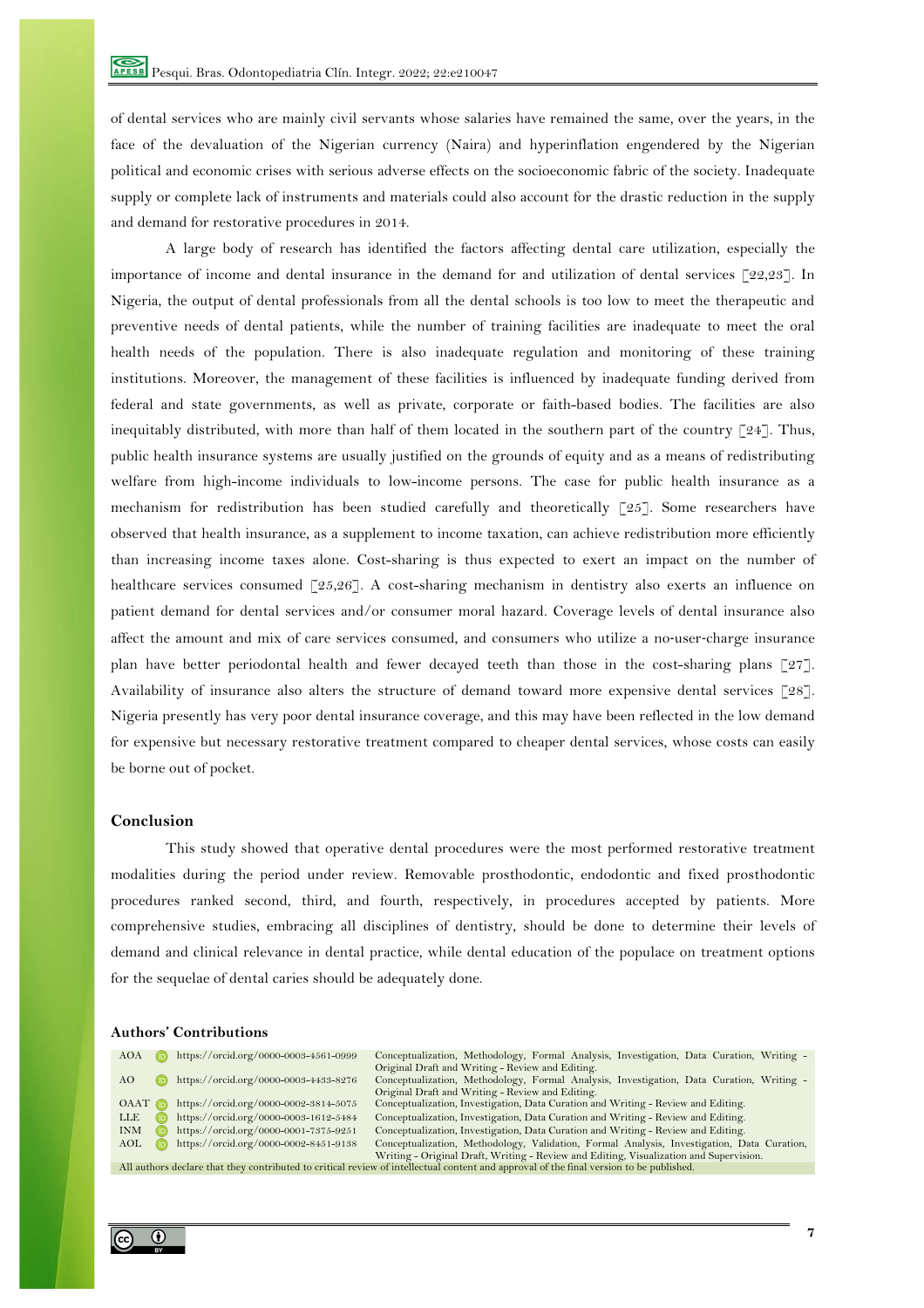# **Financial Support**

None.

# **Conflict of Interest**

The authors declare no conflicts of interest.

#### **Data Availability**

The data used to support the findings of this study can be made available upon request to the corresponding author.

#### **References**

- [1] Pearce DW. Macmillan Dictionary of Modern Economics. 3rd. ed. London: The Macmillan Press Ltd.; 1986. p. 100.
- [2] Ball R. Practical marketing for dentistry. 1. What is marketing?. Br Dent J 1996; 180:385-8. https://doi.org/10.1038/sj.bdj.4809095
- [3] Ball R. Practical marketing for dentistry. 2. The core concepts of marketing. Br Dent J 1996; 180:427-32. https://doi.org/10.1038/sj.bdj.4809110
- [4] Ball R. Practical marketing for dentistry 3. Relationship marketing and patient/customer satisfaction. Br Dent J 1996; 180:467-72. https://doi.org/10.1038/sj.bdj.4809129
- [5] Ball R. Practical marketing for dentistry. 5. Buyer behaviour. Br Dent J 1996; 181:66-71. https://doi.org/10.1038/sj.bdj.4809161
- [6] Ball R. Practical marketing for dentistry 6. Market segmentation and targeting. Br Dent J 1996; 181:105-10. https://doi.org/10.1038/sj.bdj.4809173
- [7] Oyapero A, Adenaike A, Edomwonyi A, Adeniyi A, Olatosi O. Association between dental caries, odontogenic infections, oral hygiene status and anthropometric measurements of children in Lagos, Nigeria. Braz J Oral Sci 2021; 19:e201431. https://doi.org/10.20396/bjos.v19i0.8661431
- [8] Olatosi OO, Oyapero A, Onyejaka NK, Boyede GO. Maternal knowledge, dental service utilization and self-reported oral hygiene practices in relation to oral health of preschool children in Lagos, Nigeria. PAMJ - One Health 2020; 2(10). https://doi.org/10.11604/pamj-oh.2020.2.10.22850
- [9] Oyapero Afolabi. Maternal Perception About Early Childhood Caries in Nigeria. In: Kalipeni E, Iwelunmor J, Grigsby-Toussaint DS, Moise IK. Public Health, Disease and Development in Africa. London: Routledge Publishers; 2018. p. 192-210.
- [10] Petersen PE. Sociobehavioural risk factors in dental caries international perspectives. Community Dent Oral Epidemiol 2005; 33(4):274-9. https://doi.org/10.1111/j.1600-0528.2005.00235.x
- [11] Olatosi OO, Oyapero A, Onyejaka NK. Disparities in caries experience and socio-behavioural risk indicators among private school children in Lagos, Nigeria. Pesqui Bras Odontopediatria clín Integr 2020; 20:e0023. https://doi.org/10.1590/pboci.2020.102
- [12] Olatosi OO, Onyejaka NK, Oyapero A, Ashaolu JF, Abe A. Age and reasons for first dental visit among children in Lagos, Nigeria. Niger Postgrad Med J 2019; 26(3):158-63. https://doi.org/10.1590/pboci.2020.102
- [13] Adeniyi AA, Oyapero A, Ekekezie OO, Braimoh MO. Dental caries and Nutritional status of school children in Lagos, Nigeria – a preliminary Survey. J West Afr Coll Surg 2016; 6(3):15-38.
- [14] American Dental Association. Resource Papers for the Special Committee to Study the Future of Dentistry. Chicago: American Dental Association; 1981.
- [15] Nash K, Douglass C, Wilson J. Economics of Scale and Productivity in Dental Practice. Research Triangle Park: N.C Research Triangle Institute; 1978.
- [16] Konrad T, Defriese G. The Dental Office Practice Productivity Study: Findings. In: Baweden J, Defiese G, editors. Planning for Dental Care on a State-wide Basis. Chapel Hill: The Dental Foundation of North Carolina; 1981. p. 91- 113.
- [17] Akpata ES. Endodontic treatment in Nigeria. Int Endo J 1984; 17:139-51. https://doi.org/10.1111/j.1365-2591.1984.tb00397.x
- [18] Mullins MR, Kaplan AL, Bader JD, Lange KW, Murray BP, Armstrong SR, et al. Summary results of the Kentucky dental practice demonstration: a cooperative project with practicing general dentists. J Am Dent Assoc 1983; 106(6):817-25. https://doi.org/10.14219/jada.archive.1983.0425
- [19] Eklund SA, Pittman JL, Smith RC. Trends in dental care among insured Americans: 1980 to 1995. J Am Dent Assoc 1997; 128:171-8. https://doi.org/10.1080/000163500429181
- [20] Loto AO, Oyapero A, Awotile AO, Adenuga-Taiwo OA, Enone LL, Menakaya IN. An update on the relative Vulnerability of the first and second permanent molars to caries in urban Nigerians. J Int Oral Health 2019; 11(5):274-9. https://doi.org/10.4103/jioh.jioh\_9\_19